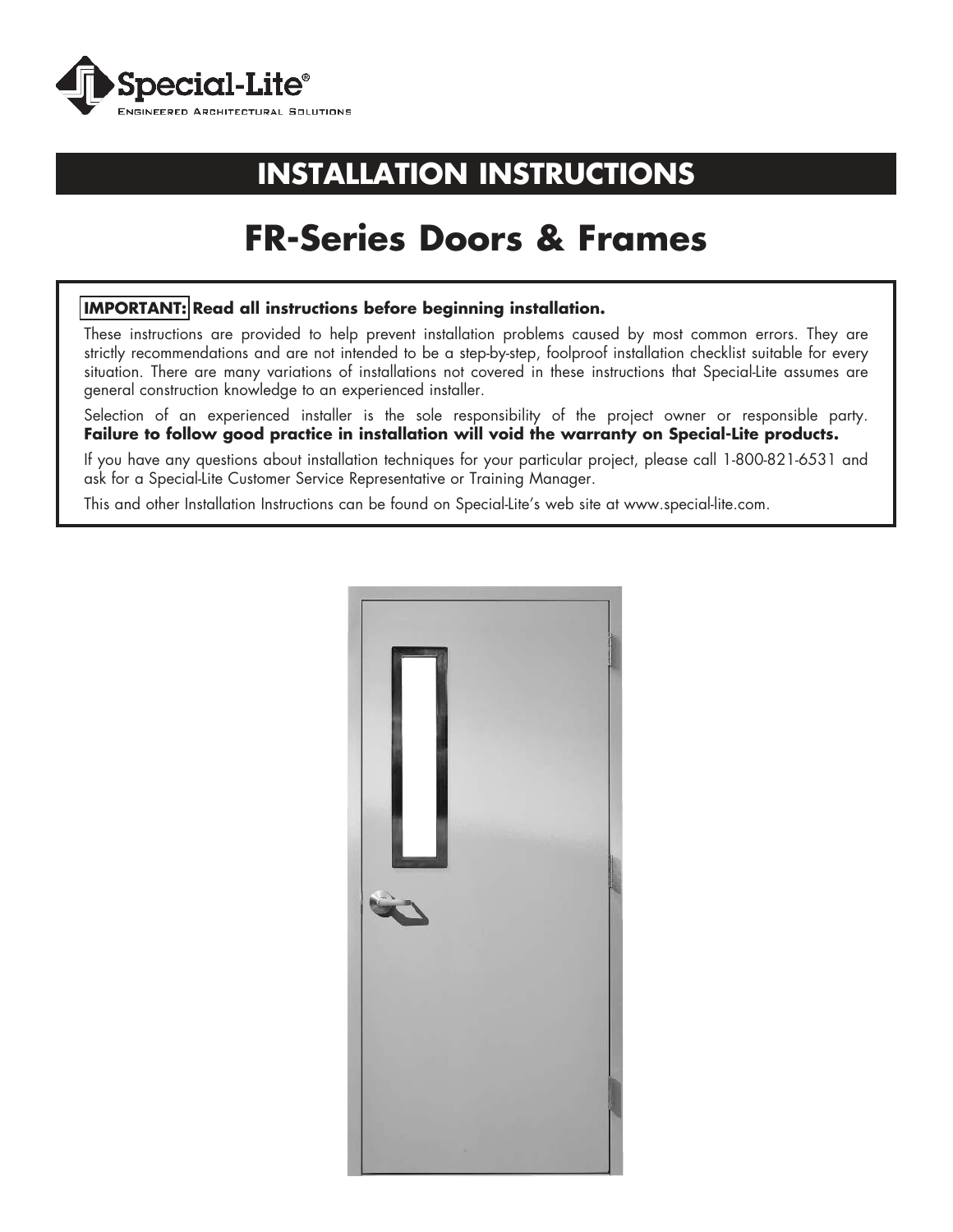# **FR-SERIES DOORS & FRAMES**

### **CHECK NEW FRAME & DOOR COMPONENTS**

- **1.** It is important to field inspect all cartons and crates for damage as well as contents of package for damages.
- **2.** Framing is always K.D.
- **3.** Check work orders or a print to ensure proper material has been shipped before starting job.
- **4.** Measure the new framing and door(s) to make sure everything is sized and located correctly. This is especially important in retrofit situations before demolition of an existing opening is commenced.

# **ROUGH OPENING AND EXISTING CONSTRUCTED WALL INSPECTION**

- **5.** Review existing wall construction to determine type of construction
	- Masonry
	- Stud and drywall
	- CMU
- **6.** Check plans for swing and location of jambs in structure.
- **7.** Measure all framing.
- **8.** Measure the opening to verify it is ½" larger in width and ¼" taller in height.
- **9.** Check all existing constructed walls and headers for plumb and level.
- **10.** Check the top of the opening and floor to make sure they are level.
- 11. Determine high side of floor.

### **NOTE:**

*Use a level and straight edge to determine the high side of the floor.* 

# **ASSEMBLE THE FRAME**

**12.** Slide head onto jamb legs. Install the provided #12 x ¾" stainless steel sheet metal screws in the rabbets at the top of the frame legs (4 places)



# **SET FRAME IN OPENING**

#### **NOTE:**

*The door frame may be set flush with one side of the wall, recessed, or centered.*

**13.** Upon determination of frame location, set frame into position.

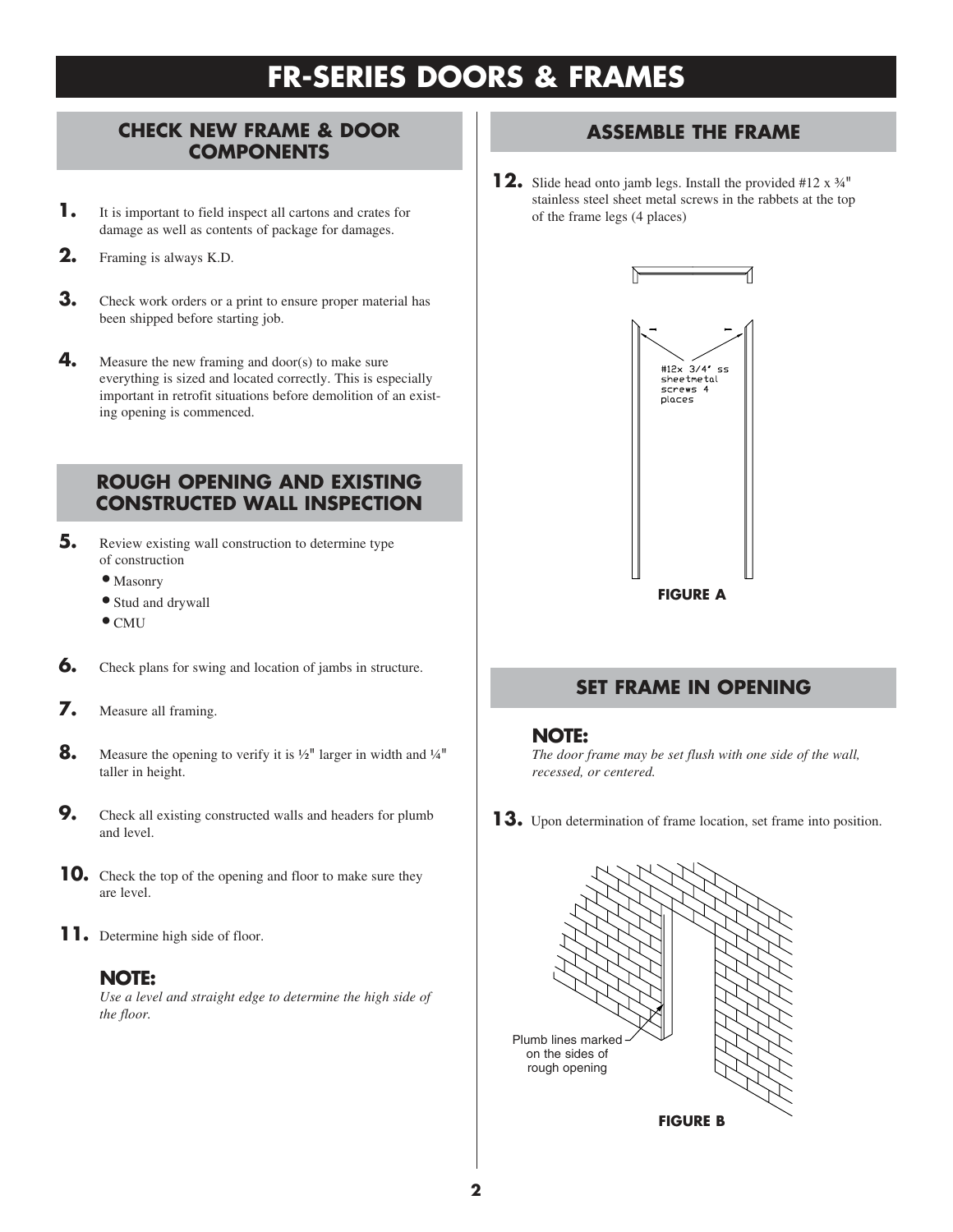# **FR-SERIES DOORS & FRAMES**

### **ANCHORING FRAME INTO ROUGH OPENING (existing masonry construction) HANG THE DOOR(S)**

#### **NOTE:**

- *An Installation Kit (optional) can be ordered which consists of* • *16 – EZ-Shims*
- *8 4" EMF810 tap-con (Crete Flex) #3 Phillips Head S.S. anchors.*
- **14.** When frame is in position, place the threshold or a spreader bar the same length as the door opening to keep the strike and hinge jamb parallel.
- **15.** Use fire-rated tapered shims while centering the frame in the opening making sure the door jambs are plum and level, and shim under the jamb if necessary to level the head.

#### **NOTE:**

*Frames are factory punched and dimpled at each hinge location and corresponding location on the strike jamb. #12 packaging screws must be removed from top and bottom dimple of each jamb at this time.*

**16.** Drill the mounting holes with a 7/32" x 5-1/2" masonry bit in the rough opening through the dimples on the hinge jamb. As the fasteners (Tap Con #14 Phillips Flat Head) are installed in the hinge jamb with a #3 Phillips bit, the jamb may move out of plumb or square. Shims can be added, removed, or adjusted as needed to keep the jamb in position.



#### **FIGURE C**

# **NOTE:**

*Anchors* (Tap Con #14 Phillips Flat Head) *must be at least 5*" *long in order to accommodate for the increase in face width when using a 4*" *head.*

*If the door is on site then the installer might find it easier to hang the door after the hinge jamb is fastened to the wall. Then close the door into the opening and adjust the frame as needed to maintain an even margin (1/8") across the top of the door by placing shims at the bottom of the strike jamb to hold it in place. The strike jamb is installed in the same manner as the hinge jamb by using shims to maintain a 1/8" latch jamb clearance…. Make sure that the head is still level and then the strike jamb is installed in the same manner as the hinge jamb.*

#### **Installation of butt hinges**

### **NOTE:**

*The stile edge of the doors and rabbet of the frames are provided field prepped for butt hinges. Use only the stainless steel sheet metal screws provided. Do not use machine screws, self drilling, and self tapping or combination screws! Hinge screws are best installed with a drill or screw gun that has an adjustable clutch set at the lowest setting to seat the screw.*

- **17.** Install the hinges to the door using the stainless steel sheet metal screws provided.
- **18.** Hang door(s) in frame with 3 screws in hinge jamb-one at top, middle and bottom.
- **19.** Close door and check for Special-Lite recommended clearances:
	- $1/8$ <sup>"</sup> at strike jamb on single doors
	- $1/8$ <sup>"</sup> at meeting stiles
	- 1/8" at head. Adjust as needed.

### **NOTE:**

*Shimming behind hinges and adjusting the frame may be required to maintain the recommended clearances.* 

**20.** Install remaining hinge screws in frame.

# **SEAL FRAME PERIMETERS**

**21.**Apply intumescent caulk along the interior and exterior frame return edges.